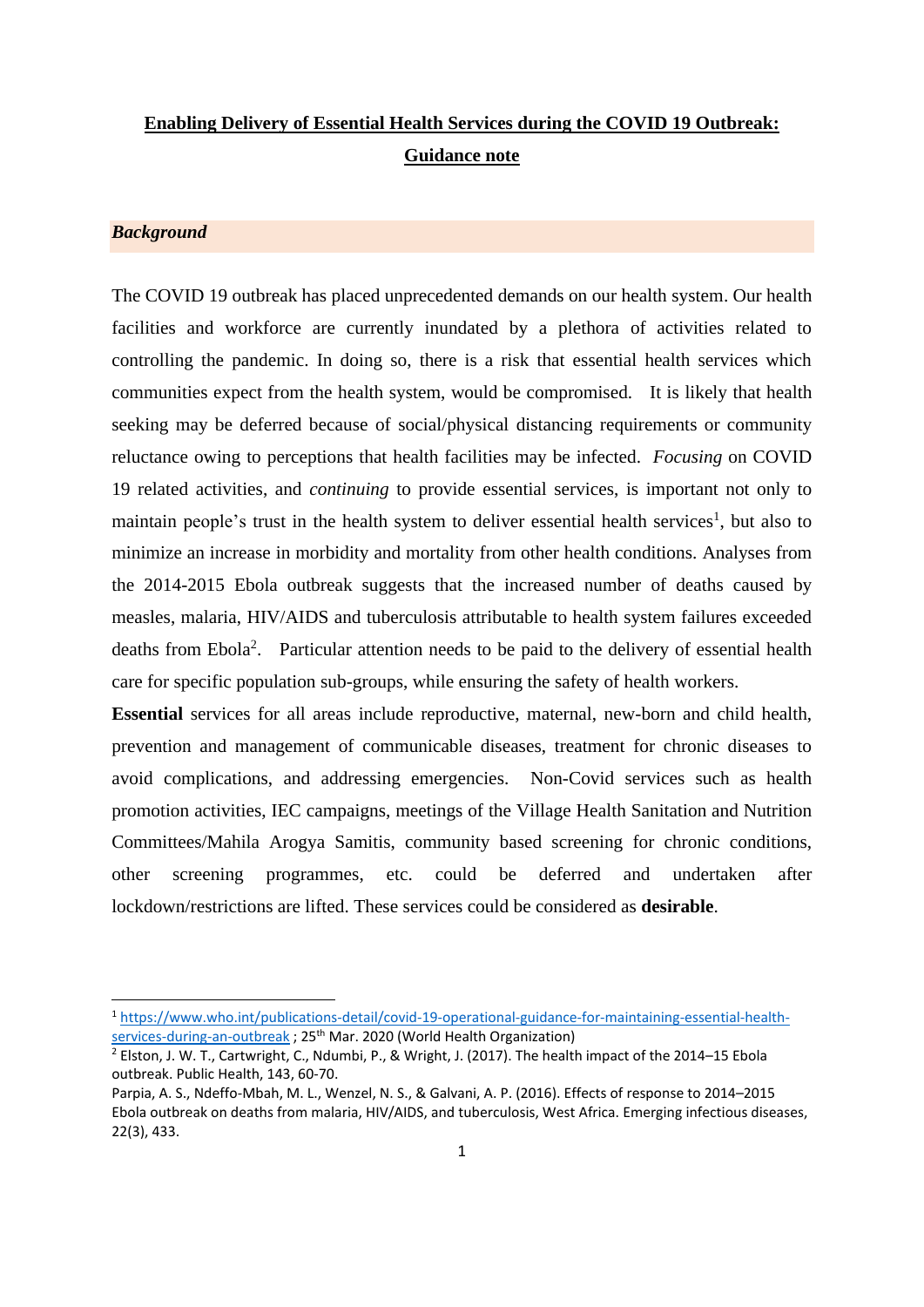This note is intended to guide states to deliver essential health services for the duration of the COVID 19 outbreak<sup>3</sup>. The structure of the document is as follows: Section 1 elucidates a set of basic principles categorized by health systems elements, and Section 2: provides guidance on the essential services. For some services, detailed guidance notes have been issued to states from the GOI/MOHFW separately and those have been referenced in this document. (Annexure 1). States may refer to these documents as needed.

## *Section 1: Health Systems Approach to Essential Services*

*1. Reorganization of service delivery*

#### *1.1 Facility Mapping and Planning*

- $\triangleright$  Mapping of all existing heath facilities (city/ district/ block-wise) in the public, not for profit and private sectors to be undertaken.
- ➢ States would identify and designate facilities or separate block within existing facilities to provide COVID -19 related services (Fever clinics, COVID Care Centres (CCC) Dedicated COVID Health Centre (DCHC) and Dedicated COVID Hospital (DCH)) as per guidance issued for appropriate management of suspect/confirmed cases of COVID-19.
- ➢ Remaining facilities/ blocks of facilities will continue to provide essential non COVID-19 services.
- ➢ States could also involve not-for profit/private sector in the provision of non COVID essential services, particularly for secondary and tertiary care, where public sector capacity needs to be supplemented. Utilization of not-for profit/private sector facilities would be based on number and spread of COVID 19 positive cases in the area. States could develop a phased engagement with the not for profit and private sector if existing public health facilities are converted into fever clinic/ CCC/ DCHC and there is a shortfall in government health facilities. States already have **PMJAY empanelled hospitals**. It should be ensured that they function and continue to provide essential medical services.
- $\triangleright$  Dedicated first level 24<sup>\*7</sup> hospital emergency units, may be set up in suitable CHCs/ SDHs to provide non COVID acute care, including provision of emergency obstetric services.

<sup>&</sup>lt;sup>3</sup> Local orders issued under respective states' epidemic act will take precedence over any guidelines issued under this guidance document.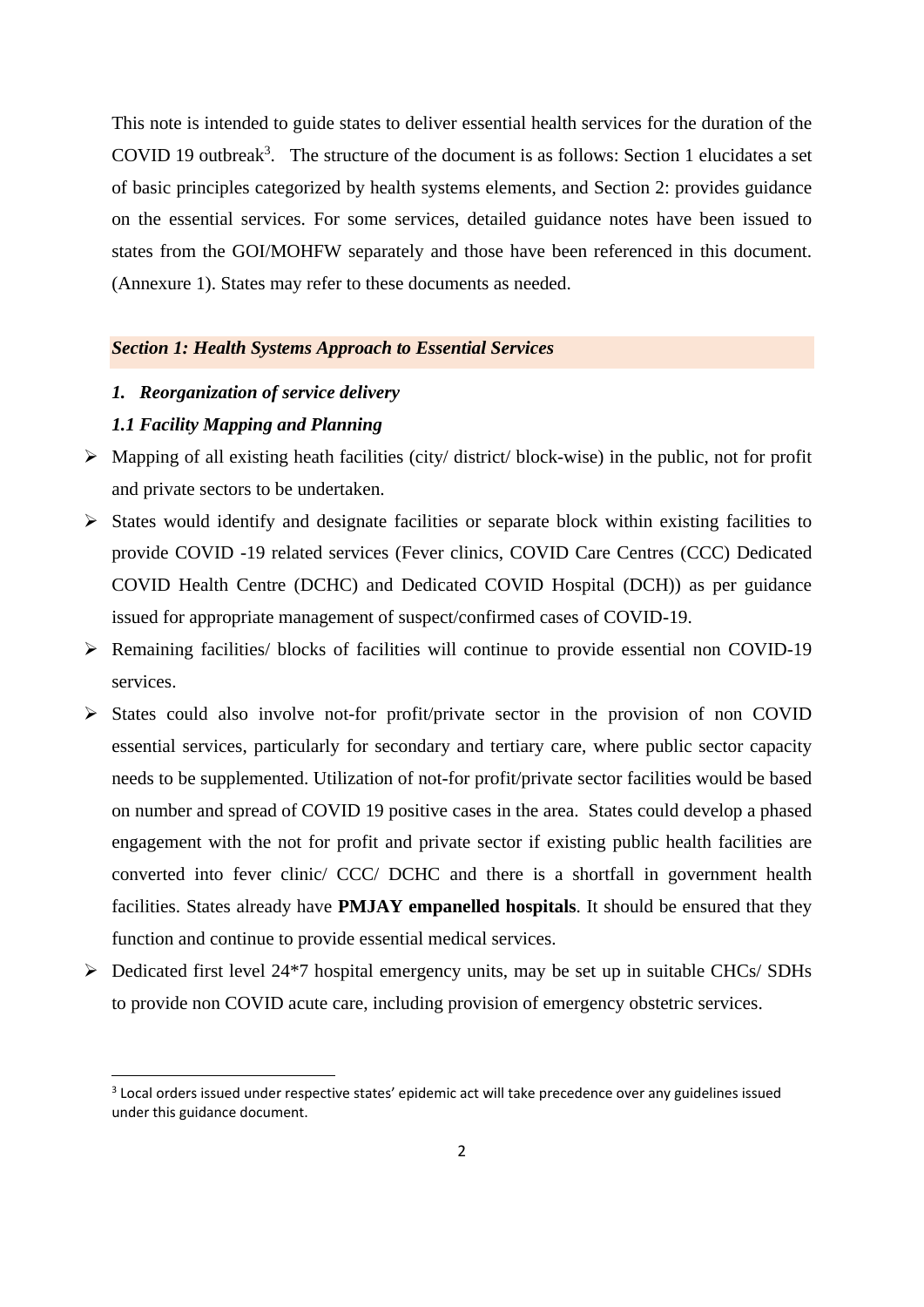➢ Mobile Medical Units could be utilized for delivery of services, especially follow up care for Reproductive, Maternal, New-born & Child health services, chronic communicable and noncommunicable diseases, duly following physical distance norms and appropriate protection measures for the health workforce after the lockdown.

## *1.2 Delivery of essential services maintaining physical distancing*

## *1.2.1* Telehealth

Suspected COVID patients and other patients requiring ambulatory care, should be encouraged to utilise tele-platforms to determine the need to visit a health facility/ hospital/ Fever Centre. (as depicted in Figure 1). This will avoid overcrowding of hospitals and prevent transmission of SARS-CoV-2 virus during travel or in health facilities. Other mechanisms to minimize patient provider encounters, include self-monitoring through Apps, use of helpline, web-applications, video-calls, tele-medicine etc.



4 States must use/expand existing helplines such as 104 and others.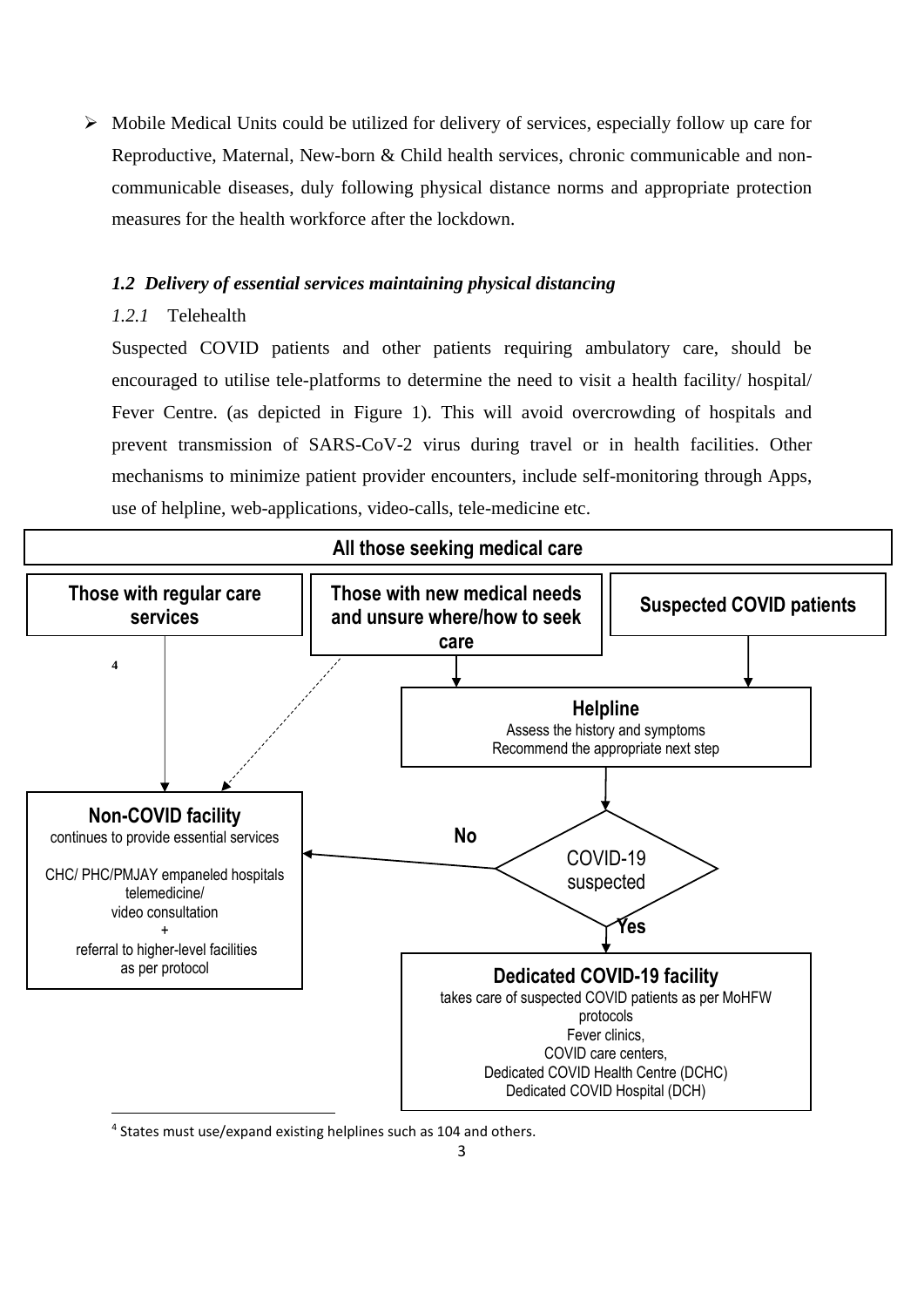#### **This can be enabled through following options:**

- ➢ Patients needing services for minor ailments would be encouraged to contact the MPW (M or F) via telephone, who would assess the situation and enable tele-consultation with a Medical Officer.
- ➢ All SHC/PHCs, including HWCs particularly in affected areas may be linked with a Telemedicine Hub via telephone/ video call to facilitate consultation between the patient and the provider, which will be guided by MoHFW Telemedicine Guidelines
- ➢ Private-for-profit and not-for-profit providers can also be engaged to provide these services particularly where a tele-medicine hub in government facilities does not exist. In such cases, the MoHFW Telemedicine guidelines on prescription generation will apply. Such providers should prescribe generic medicines.
- ➢ Investigations and medicines prescribed (particularly from within the Essential Medicine List and Essential Diagnostic List of the state) should be provided free of cost to all the patients seeking government facilitated care.

## *1.2.2 Alternate models for outreach services*

- ➢ Services that are traditionally delivered through outreach such as immunization, antenatal care, screening for common NCDs/communicable diseases etc. would need to be re-organized during the period of lockdown/restriction. Where feasible, those due for any of these services, would be asked to come to peripheral facilities (SHCs/ PHCs/UPHCs, including HWCs/ Urban Health Posts) on particular dates/times, decided at local levels and informed telephonically or through ASHAs. This can be done by allocating fixed day services for each village / ward area, ensuring adherence to physical distancing and other IPC protocols.
- ➢ More number of immunization sessions/VHNDs/UHNDs/screening sessions could be organized at the village/ward level after the lockdown. ASHAs must create awareness in the community about change in schedule and mobilize beneficiaries in small batches of 4-5 per session to avoid crowding and ensure physical distancing norms.
- ➢ To undertake such multiple sessions, retired nurses, ANMs, LHVs could be engaged at local level through additional funding provided through NHM.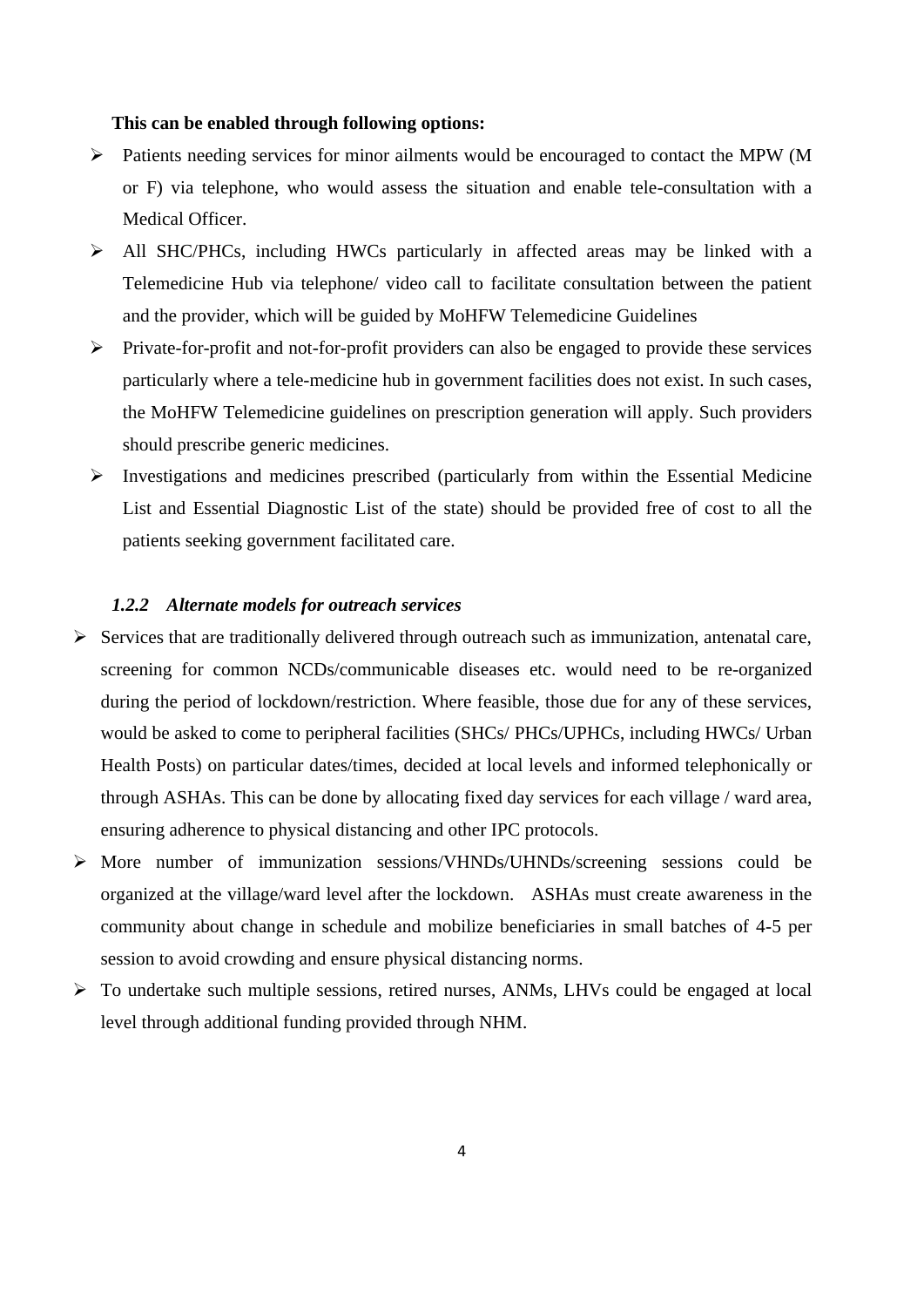#### *1.2.3 Home Visits*

- ➢ Home-visits by ASHAs should be optimized to provide follow up care to all beneficiaries in a particular household/hamlet/mohalla during one visit and avoid making repetitive visits to the same house/mohalla. This may include beneficiaries like high risk pregnant women or newborn, elderly and disabled individuals etc.
- ➢ Primary healthcare team at SHC, including HWC must be encouraged to follow up with the specific sub-population groups such as- Pregnant women with EDD in current month, all Highrisk pregnant (HRP) women, New-Borns, Children due for immunization, Children with SAM (severe or acute malnourishment), patients on treatment for TB, leprosy, HIV and viral hepatitis, patients with hypertension, diabetes, COPD, mental health, etc, patients undergoing planned procedures (dialysis, cancer treatment and scheduled blood transfusions, etc.)
- $\triangleright$  In case of any complications, SHC team should first contact the PHC MO via phone or the tele-medicine or helpline, as appropriate and seek guidance about referring the patient. *States should ensure that the communication costs paid to FLW continue to be paid.*
- ➢ During home visits, ASHAs should be alert to the possibility of increased gender based violence, inform the MO and support the victim to access appropriate health and social services.

#### *1.3 Triaging*

Despite encouraging patients with COVID like symptoms to use channels of telehealth, may individuals are likely to show up at those facilities providing non COVID essential services to seek care. Triaging is thus important in all facilities. The following should be ensured:

- ➢ At SHC and PHC including HWC, referral would be through helplines to higher level facilities. Entry point screening during triaging would help minimize contact between probable COVID and non COVID cases. If possible, temporary structures outside the building could be set up to facilitate triaging.
- ➢ All healthcare facilities should establish triaging mechanisms for beneficiaries/patients visiting the facility.
- ➢ All frontline health workers should be trained in protocols for COVID screening, isolation and triage which are to be followed for anyone arriving with acute onset of cough, fever, and breathlessness within the last 14 days. States should be aware that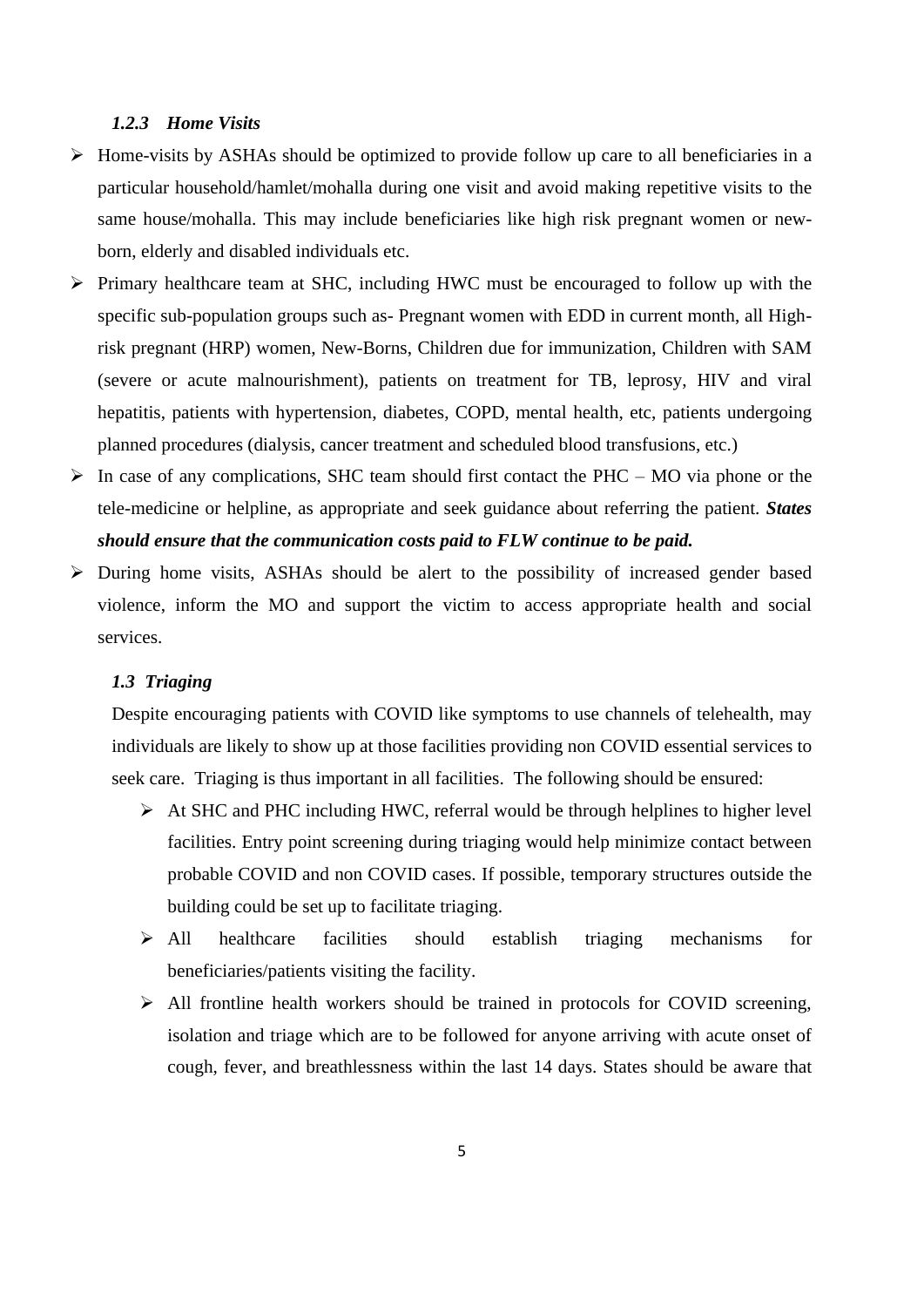protocols are evolving and therefore to use the most updated provided on websites of MoHFW/ICMR/ NCDC.

- ➢ All service providers at peripheral facilities and frontline workers need to be vigilant and to report rise in cases of not only severe acute respiratory infections (SARIs), including pneumonia and influenza-like illnesses (ILIs) but also all fever cases, including dengue, TB, malaria, JE, etc.
- ➢ MOHFW Guidelines for fever clinics suggest that these should be established at CHC/UCHC to which patients could be referred from peripheral facilities. The scheduling of visits to fever clinics could be managed through staggered appointments facilitated through telephone calls to the clinic or through centralized helplines.
- ➢ All frontline health care workers in these facilities should be trained in IPC and provided appropriate PPE for their protection as per the guidance. The PPE could be prioritised in areas/ clusters where suspected COVID patients are likely to report.

## *2. Human Resources*

#### *2.1 HR deployment and capacity building*

Challenges of shortage, skewed distribution, and misalignment between health worker competencies and current/ future population health needs are likely to be faced in meeting the surge needs for COVID 19. Re-assignment of staff to treat COVID-19 patients and loss of staff who may be quarantined or infected is likely to pose further challenges. These predictable challenges could be offset through a combination of strategies. Guidance issued by MoHFW provides several strategies to augment health workforce availability. Some key strategies include:

- $\triangleright$  Expedite filling up existing vacancies
- ➢ Redeploy staff from non-affected areas and facilities.
- ➢ Utilize fit retirees for non-COVID services roles.
- ➢ Mobilise resources from Railways, PSUs, ESIC etc.
- ➢ Hire/ requisition non-governmental, and private sector health workforce capacity,
- ➢ Suitable draft orders may be kept ready for temporary engagement, without creating any long-term liability. Such hiring/ requisitioning can be beyond the sanctioned regular/ contractual strength.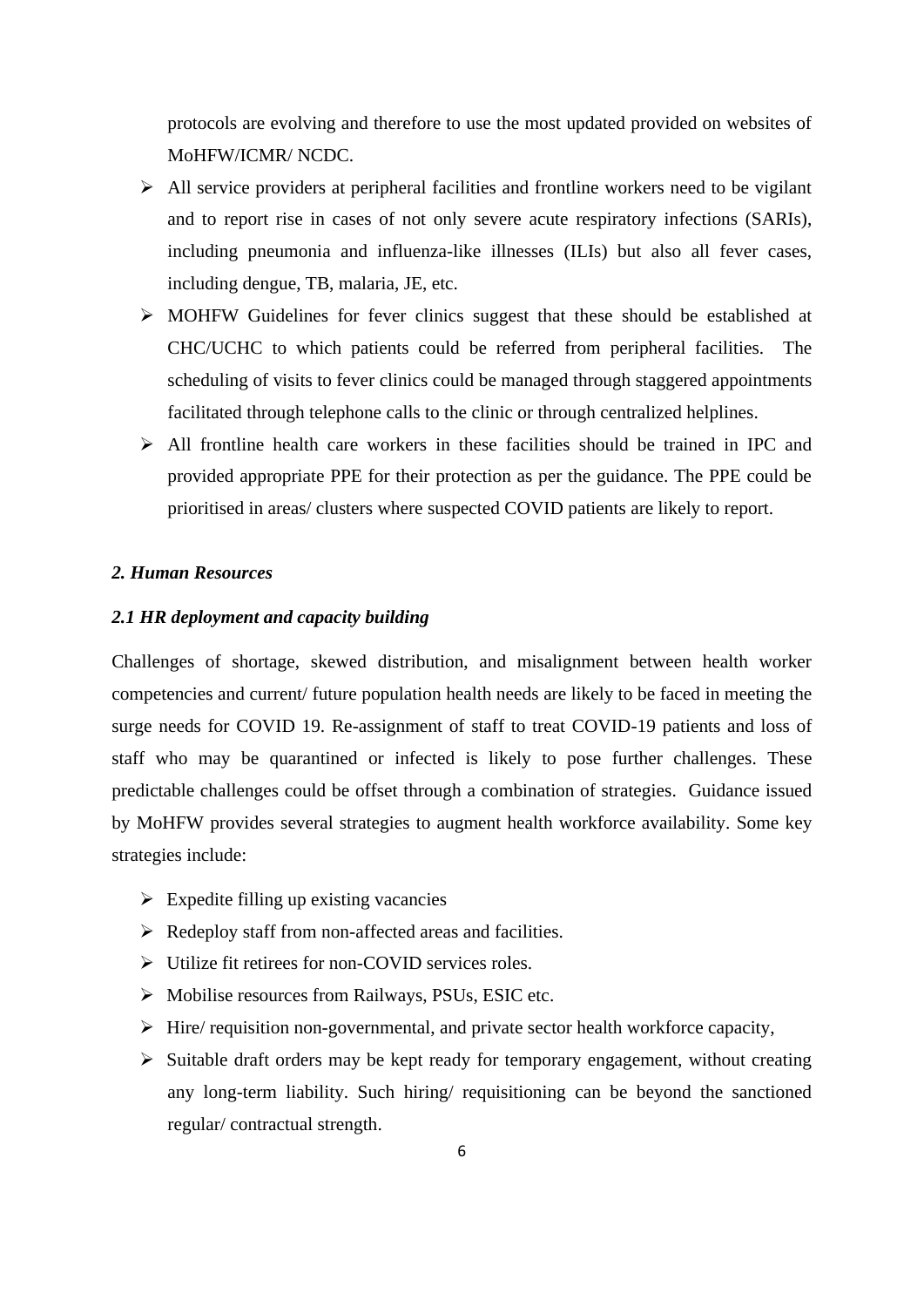- ➢ A Web portal can be created for empanelling Human Resources to provide essential non COVID-19 related services. These can include – Junior Residents, MD Residents, Retired professionals, private providers etc.
- ➢ Where appropriate, consider establishing pathways for accelerated training of medical, nursing, and other key trainee groups, and ensuring supportive supervision.
- $\triangleright$  Identify high-impact clinical interventions for which rapid training would facilitate safe task sharing,
- ➢ Utilize web-based platforms to provide key trainings (e.g., on management of timesensitive conditions and common undifferentiated presentations in frontline care),
- ➢ Utilise AYUSH doctors in delivery of non COVID essential services.
- ➢ Train and repurpose government and other workers from non-health sectors to support functions in health facilities (administration, maintenance, catering/ diets, logistics etc.)
- ➢ Increase home-based service support by appropriately trained, remunerated and community health workers/ COVID volunteers
- ➢ The Empowered Group on human resources set up at the national level has also worked out various cadres of personnel and volunteers across sectors and departments that can also be involved in not only COVID related work but also for ensuring maintenance of other essential medical services. The respective roles of these cadres have also been mapped and a portal with data base of such cadres has been created. This data base and mapping will also be shared with the States to help them mobilise these cadres and volunteers for ensuring essential medical services are continued. Training programmes for these cadres and volunteers have also been worked out and are available on the iGoT platform.

## *2.2 Ensuring staff safety and security measures:*

- ➢ All health care workers including frontline workers are to be trained in standard protocols for Infection Prevention Control and should adhere to advisories for infection prevention, personal protection and physical distancing norms, for facility level care, outreach visits or home-based care.
- ➢ Adequate and appropriate personal protective equipment (masks, gloves and other equipment) should be provided to health workers so that they can adhere to the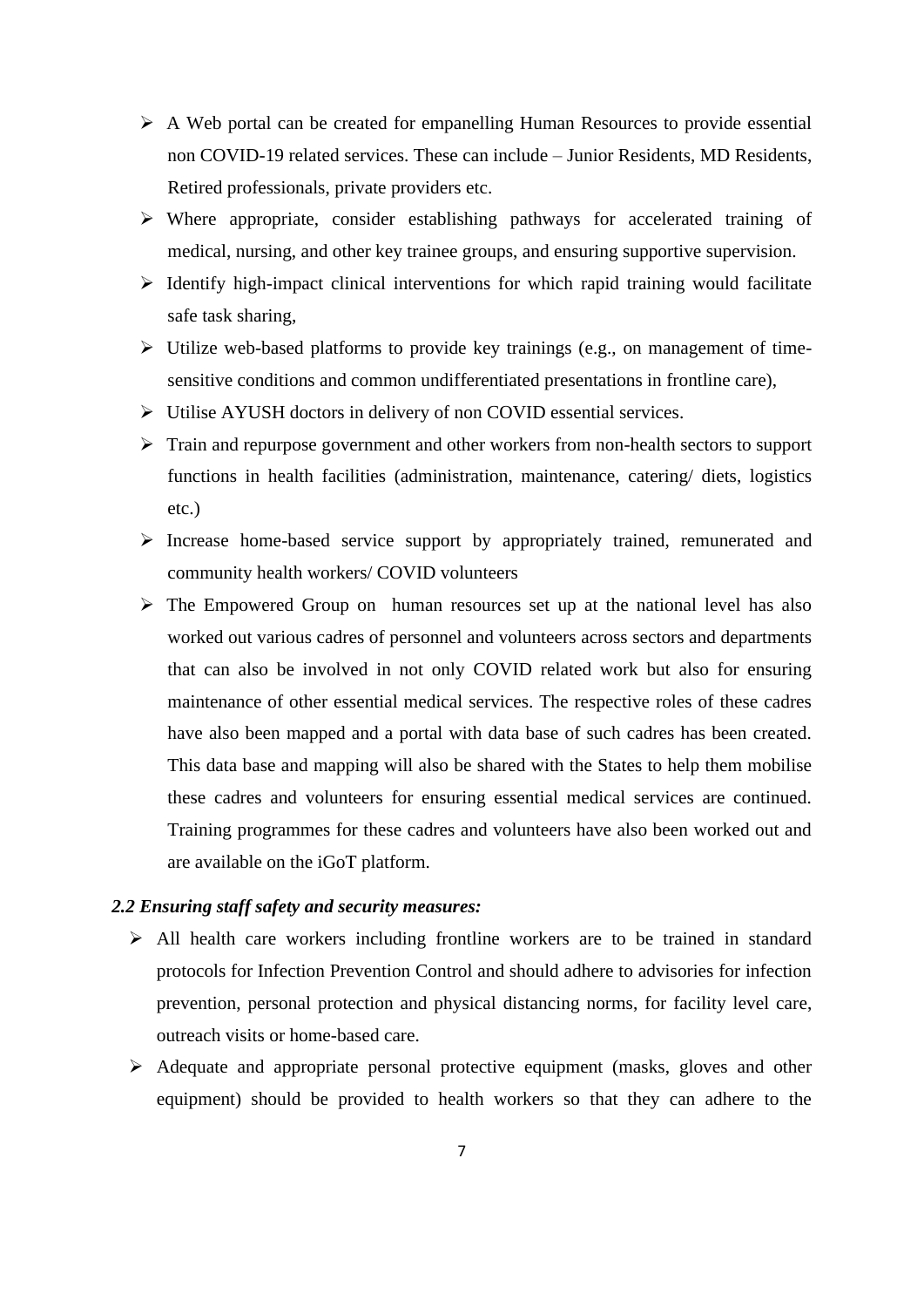advisories and protect themselves at all facilities. This should also apply to health care workers in those private and not-for profit sector facilities that have been requisitioned/ mobilised to provide services.

- ➢ Universal precautions to be followed while dealing with all patients/their samples, irrespective of symptomatology.
- ➢ Hospital Infection Control Committees should be set up and a reporting mechanism for healthcare workers to report potential breach in PPEs and/or development of symptoms.
- ➢ Handwashing corners should be available and functional at all facilities.
- ➢ Dedicated helplines including existing helplines for providing psycho-social support for health care workers may be created by using suitable professionals including psychiatry department residents.
- ➢ Timely payment should be ensured for ASHAs, and other service providers including those requisitioned from outside of government sector.
- $\triangleright$  If necessary, additional incentives (financial and non-financial e.g. accommodation particularly for those mobilised from other areas, certificate of appreciation, etc ) could be considered.
- ➢ Transport, food and stay arrangements during lockdown period/restrictions should be facilitated.

#### *3. Ensuring supplies of medicines and diagnostics*

- ➢ The DVDMS, BMMP and similar portals should be regularly updated and monitored to ensure that there are no stock outs and availability of essential medicines, essential diagnostics services and functional medical devices should be ensured.
- ➢ Adequate funds may be made available, even over and above the stipulated untied funds to effectively respond to emerging needs
- ➢ States should make provision for additional free essential medicines and diagnostics in facilities with a higher caseload.
- ➢ States may consider approving the rates of medicines and equipment that have been discovered by neighbouring states following due process. The GOI will facilitate uploading the price lists of different medicines and formulations at the website to facilitate procurements at best possible rates.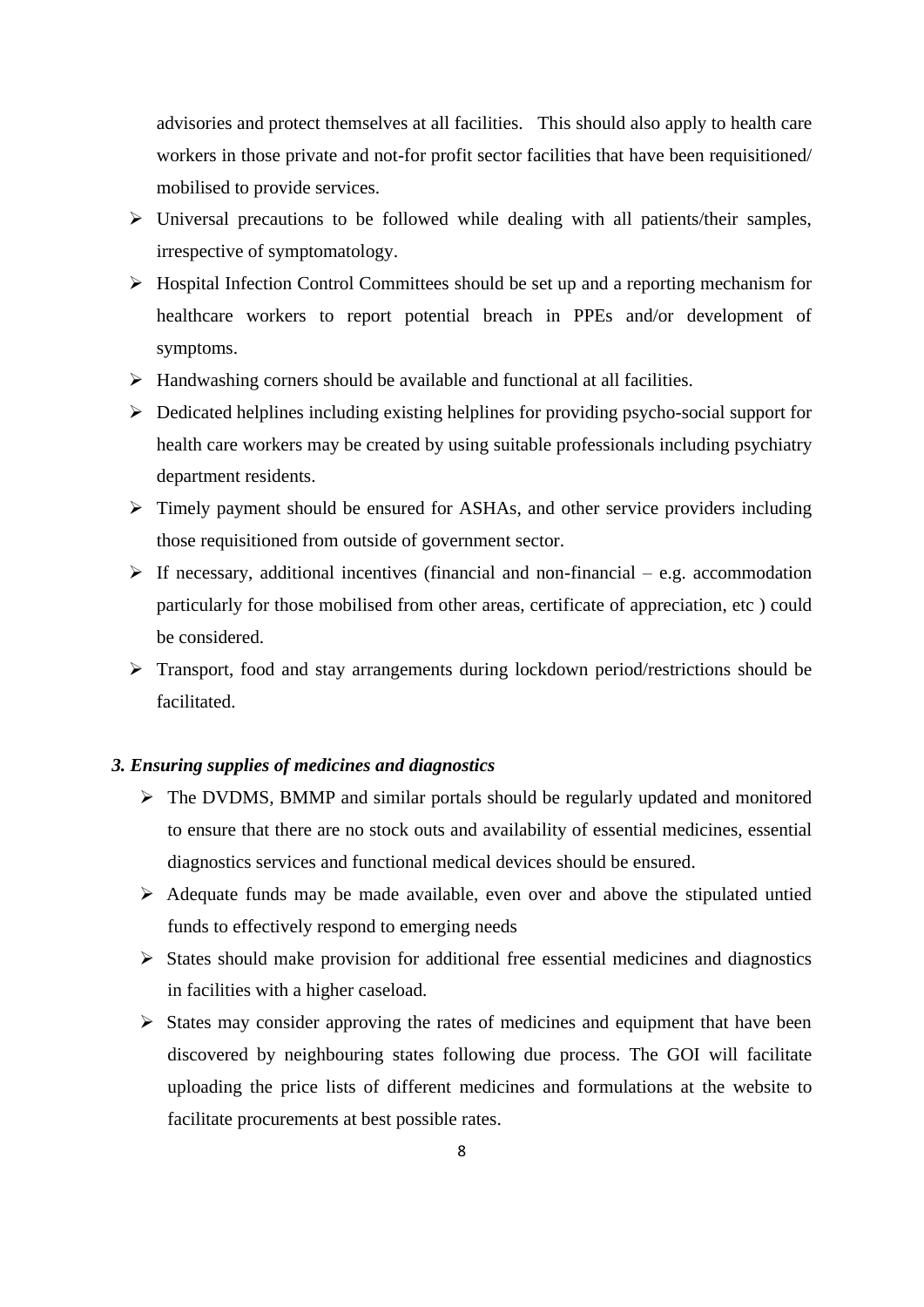- ➢ Patients on treatment for chronic diseases, both communicable and noncommunicable, would be provided upto three months medicine supplies at a time as prescribed by medical officers. The medicines may be delivered at home through frontline workers/volunteers during the period of the lockdown/restricted movement, provided patients are stable. Patients may be advised to contact MPW/CHO where available or PHC-MO in case of any complications.
- $\triangleright$  In order to ensure uninterrupted supply of medicines, consumables and rapid diagnostic kits, alternate models may be explored. One option could be hiring of local youth by the district / block nodal officers as runners to pick up medicines from district drug ware-houses, CHCs or PHCs (as per the local context) and supply them to SHCs/ASHAs. The movement of such individuals during the period of restricted movement should be facilitated through ID cards and appropriate intimation to local authorities so that their movement between facilities is not hampered. Appropriate protective equipment (masks etc.) may be provided to runners.

#### *4. Programme Management*

➢ The state should establish dedicated teams within each state and each district to ensure the continuity of essential services and COVID 19 preparedness and response. These teams will assess and monitor the delivery of essential services, identify gaps and potential needs to re-organise the referral pathways. The teams should work in close coordination with other teams engaged for COVID -19 preparedness and response for planning and optimal use of existing resources to ensure that COVID -19 related response and essential services (non COVID -19) services are effectively delivered. The teams would jointly work on reallocation of HR and reorganization of service delivery.

## *5. Finance*

➢ States should ensure that facilities have sufficient funding to continue the provision of essential services. Additional funds in the form of increased allocation of untied funds based on facility caseloads can be provided. Managers of public facilities should receive greater authority to use funds, balancing the increased flexibility with transparent reporting requirements.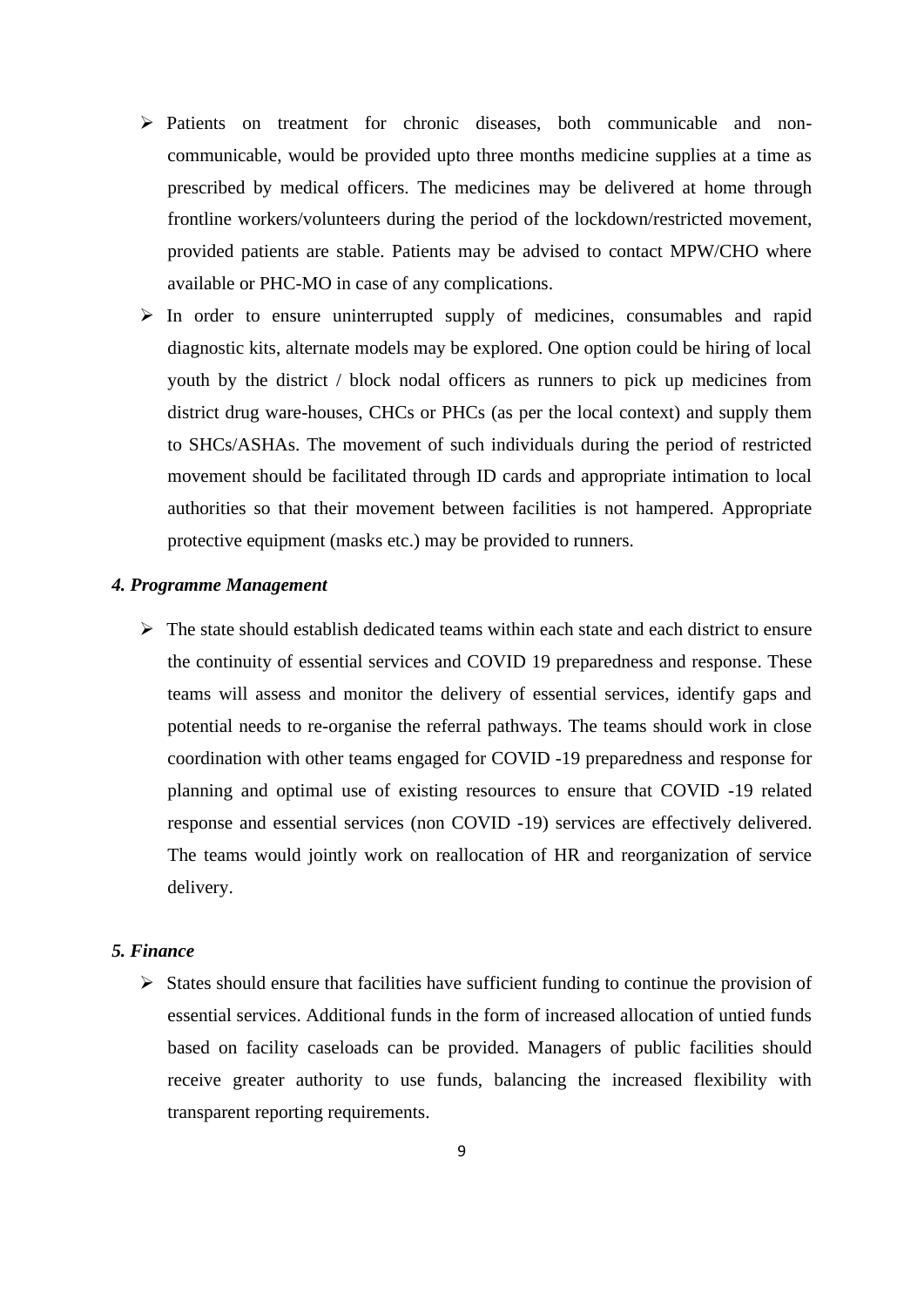- $\triangleright$  The additional funds made available should be utilised to operationalise the above guidance involving strengthening of the health systems and providing financial protection to patients particularly for essential services and COVID related testing, treatment and management.
- $\triangleright$  Existing entitlements related to essential health services as defined in this note should be provided free of cost to those seeking care in public health facilities. Beneficiaries should be fully aware of their entitlements, so that they do not delay the process of seeking care for fear of financial hardship.

#### **6. Accountability**

- ➢ Grievance redressal mechanisms for denial of entitlements for essential non-COVID and COVID-19-related services should be functional through existing channels in states with appropriate sensitization of call-centre agents.
- ➢ Routine disease surveillance, service delivery monitoring and reporting according to SHC/PHC requirements should continue uninterrupted to maintain accountability and continuously inform policy, local planning, and decision-making.

#### **Section 2: Essential Non-COVID services**

All states should identify essential services that will be prioritized in their efforts to maintain continuity of service delivery. High-priority services include:

- Essential prevention for communicable diseases, particularly vaccination;
- Services related to reproductive health, including care during pregnancy and childbirth;
- Care of vulnerable populations, such as young infants and older adults;
- Provision of medications and supplies for the ongoing management of chronic diseases, including mental health conditions;
- Continuity of critical inpatient therapies;
- Management of emergency health conditions and common acute presentations that require time-sensitive intervention;
- Auxiliary services, such as basic diagnostic imaging, laboratory services, and blood bank services

All PHC-MOs should ensure that frontline workers of SHC/HWC maintain lists of key subpopulation groups in need of essential services, such as: pregnant women, those recently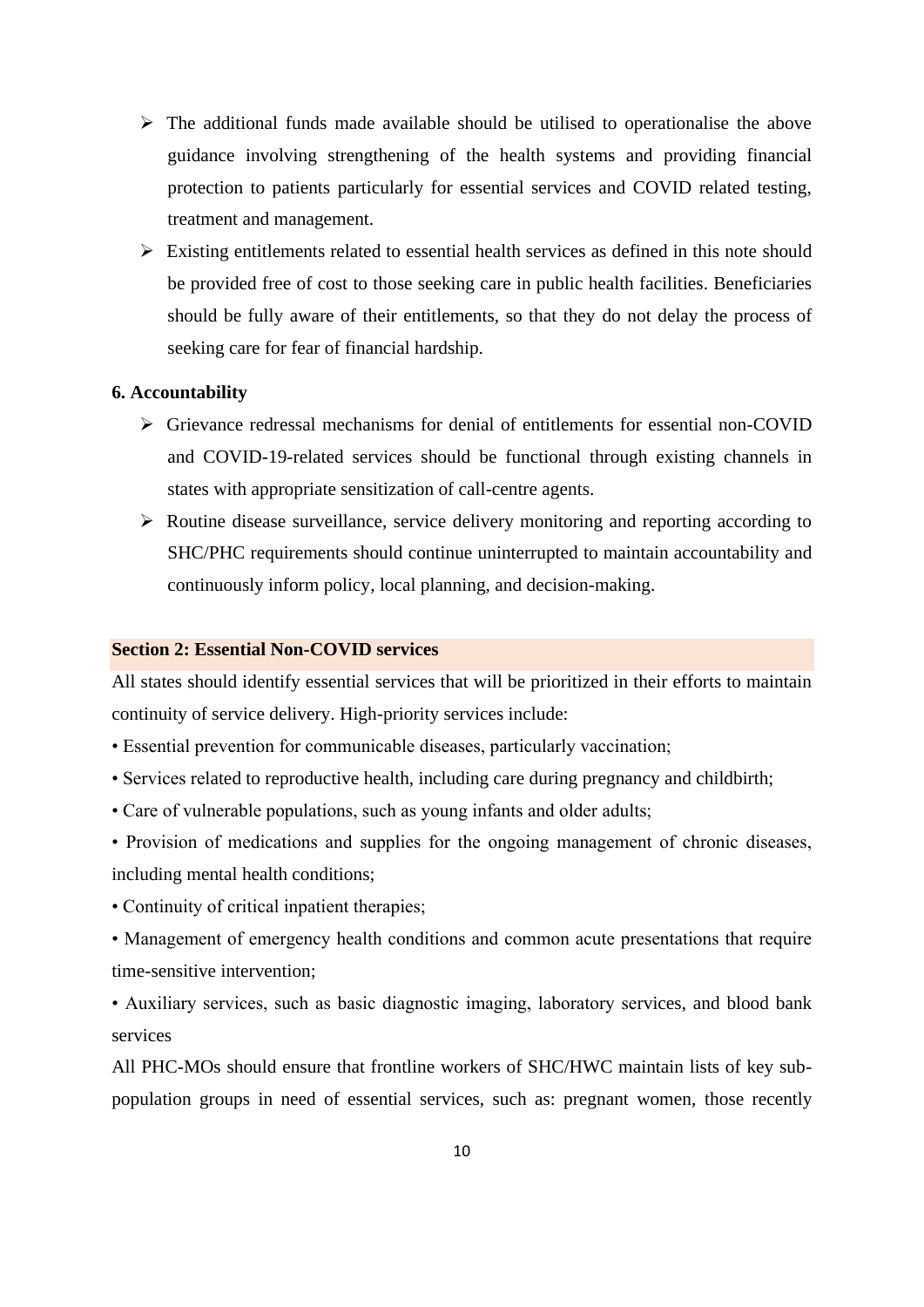delivered, infants and children under five, those on treatment for chronic diseases, requiring treatment for dialysis, cancer, blood transfusions, and other special needs. She/He should monitor regular follow up by ASHA/ANM/CHO of all such categories and ensure essential services as appropriate during the period of the lockdown/restriction. The suggestive list of high priority essential services is listed below.

## *I. Reproductive, Maternal, New Born, Child and Adolescent Health services*

#### **1.Ante natal services**

## *a. Routine Antenatal Care services*

- ➢ Pradhan Mantri Surakshit Matritva Abhiyan (PMSMA) and Village Health, Sanitation and Nutrition Day (VHSND) activities, which involve large gathering of beneficiaries could be suspended in view of restricted movements and the need for physical distancing.
- ➢ However, ANC services are to be provided on walk in basis as per standard protocols at the SHC level following physical distancing norms.
- ➢ Availability of TD/ IFA/ Calcium during ANC period to be ensured

#### *b. High-risk pregnancy (HRP) tracking and follow up*

- ➢ ANMs and ASHAs to list and follow up HRPs to ensure early detection of complications, referral and follow up.
- $\triangleright$  ANCs during the last trimester should be prioritized. Telephonic contact should be made by ASHAs / ANMs to HRPs during last trimester to ascertain status and home based follow up to be provided if necessary. (ASHAs / ANMs to follow all precautions while visiting the household).

## **2. Intrapartum Services**

- *Ensuring safe institutional delivery-*
- ➢ The due list of all pregnant women with Expected Date of Delivery (EDD) up to next three months (last trimester) should be maintained at SHC level for active follow up. The district nodal officer should follow up with all peripheral centres to ensure that such lists are maintained, and women are followed up.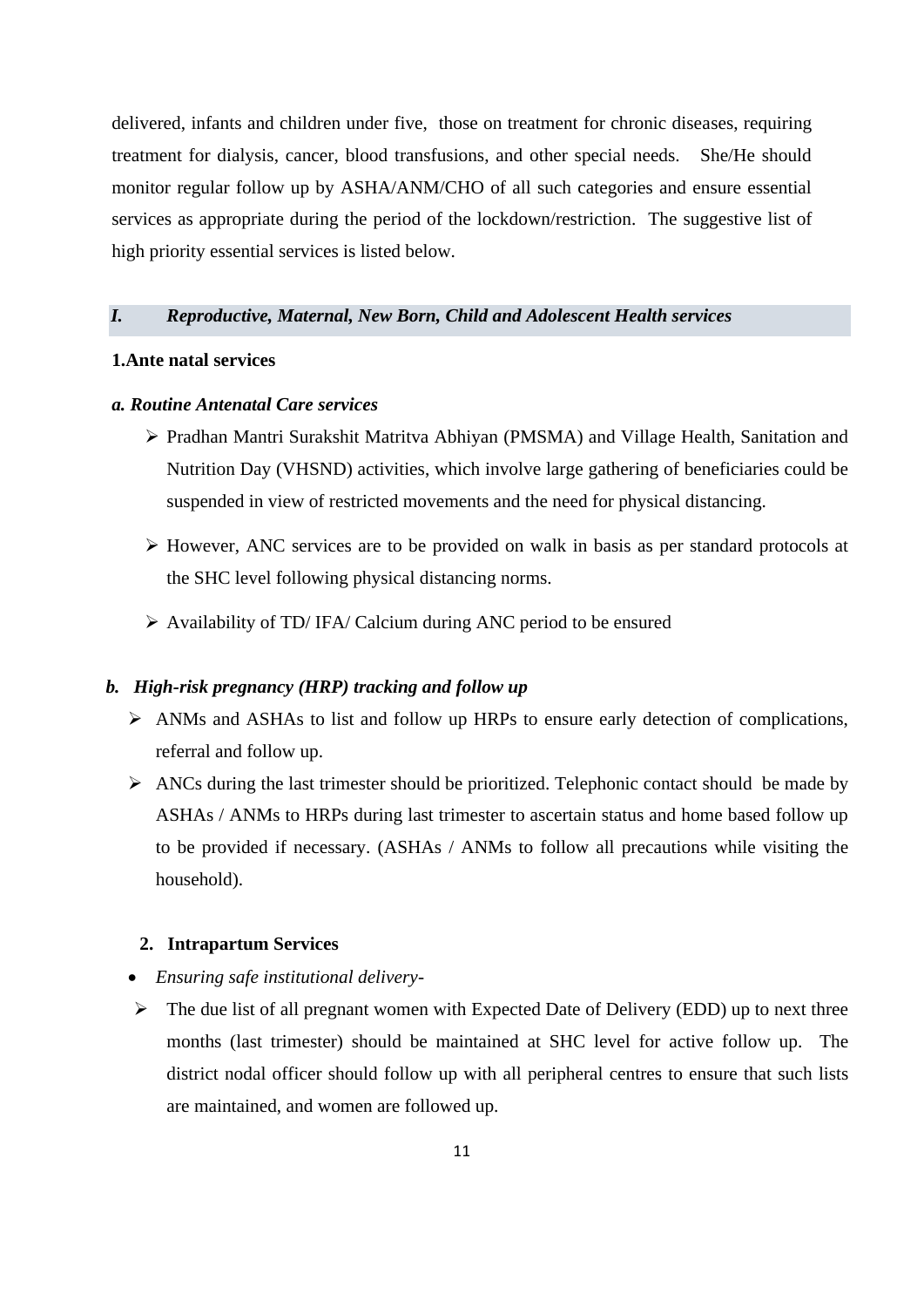- $\triangleright$  Ensure availability of Misoprostol and disposable delivery kits for clean deliveries at home with ASHAs, if needed, but encourage appropriate referral as per MoHFW guidelines for institutional delivery.
- $\triangleright$  Each pregnant woman to be linked with the appropriate health facility for delivery (as per antenatal status and doctor's advice) by the ANM / CHO or PHC MO.
- ➢ All districts should identify and communicate to peripheral facilities a list of functional and adequately staffed CeMONC centres where HRP and women who develop complications are to be shifted.
- ➢ Availability of dedicated ambulances for COVID and non-COVID patients must be ensured at the district/ block level. Non-COVID patients must be transferred in non-COVID ambulances only.
- ➢ Ensure a BEmONC/CEmONC provider at appropriate facilities (Non-FRU and FRU respectively).
- ➢ All Blood banks/Blood Storage Units need to be kept functional.

#### **3. Postpartum and new-born care**

- Ensure availability of IFA and calcium tablets during PNC period.
- In case of home deliveries, immediate visits to be made by ANM or CHO (where available) to assess the health of the woman and new-born. Timely referral in case of any complication should be facilitated using the dedicated non-COVID ambulances (102/Janani Express).

#### **4. Family Planning Services and Safe Abortion services**

- ➢ Contraceptives (Condoms/ Oral Contraceptive Pills MALA/Chhaya, Injectable Contraceptive Antara /Emergency Contraceptives) are to be provided to eligible couples / others needing them through all Public Health Facilities, including through ASHA/SHC and PHC for easier access.
- ➢ Information about delayed availability of IUCDs and sterilization services until routine services resume should be displayed at all health facilities. Beneficiaries must be counselled for adoption of contraception and provided with temporary methods of other contraception methods like Condoms / OCP/ injectable etc. in the interim period.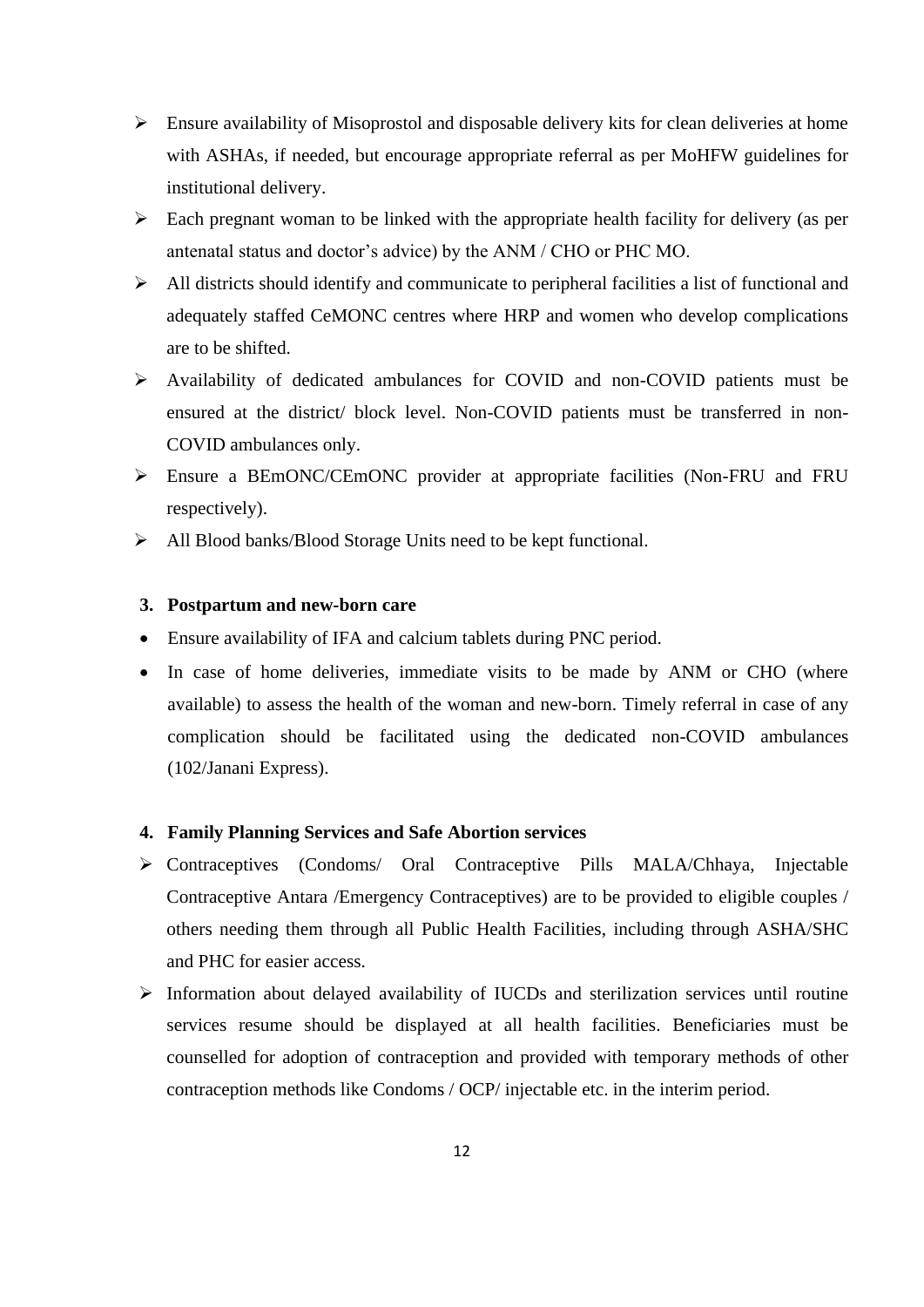$\triangleright$  Medical and surgical abortion services should be ensured at appropriate facility level, with appropriate infection prevention measures including counselling for post abortion care and provision of contraception.

## **5. Child Health**

#### *a. Immunization services (including for pregnant women)*

- ➢ Birth doses for institutional deliveries to continue uninterrupted as these beneficiaries are already in the health facilities.
- ➢ Immunization services are to be provided at facilities wherever feasible, for walk-in beneficiaries.
- ➢ Every opportunity is to be utilized for vaccinating beneficiaries if they have already reported at facilities. Subsequent vaccination could be provided at SHC or in additional outreach sessions.
- ➢ Where essential services are operational and restrictions allow, fixed site vaccination and VPD surveillance should be implemented while maintaining physical distancing measures and taking appropriate infection control precautions.
- ➢ Delivery of immunization services though outreach must be assessed in local context and should be undertaken only if safety of health workers and community is not compromised.
- $\triangleright$  Catch-up vaccination should be conducted as soon as the restriction is eased. This will require tracking and follow-up with individuals who missed vaccinations.
- ➢ Mass vaccinations should be avoided in areas where restrictions are in place.

#### b. *New-born care and childhood illness management*

- ➢ Home-based new-born care visits are to be continued as per schedule by ASHAs. However, ASHAs would follow all precautions in case home visit is required to examine new-borns. Adequate and appropriate COVID protective equipment should be provided to ASHAs to protect themselves and to prevent infecting others. Breast feeding practices are to be promoted with early initiation of breast feeding and Kangaroo Mother Care as per MAA/KMC guidelines.
	- ➢ Admission to SNCU and NBSU are to be continued as per existing guidelines.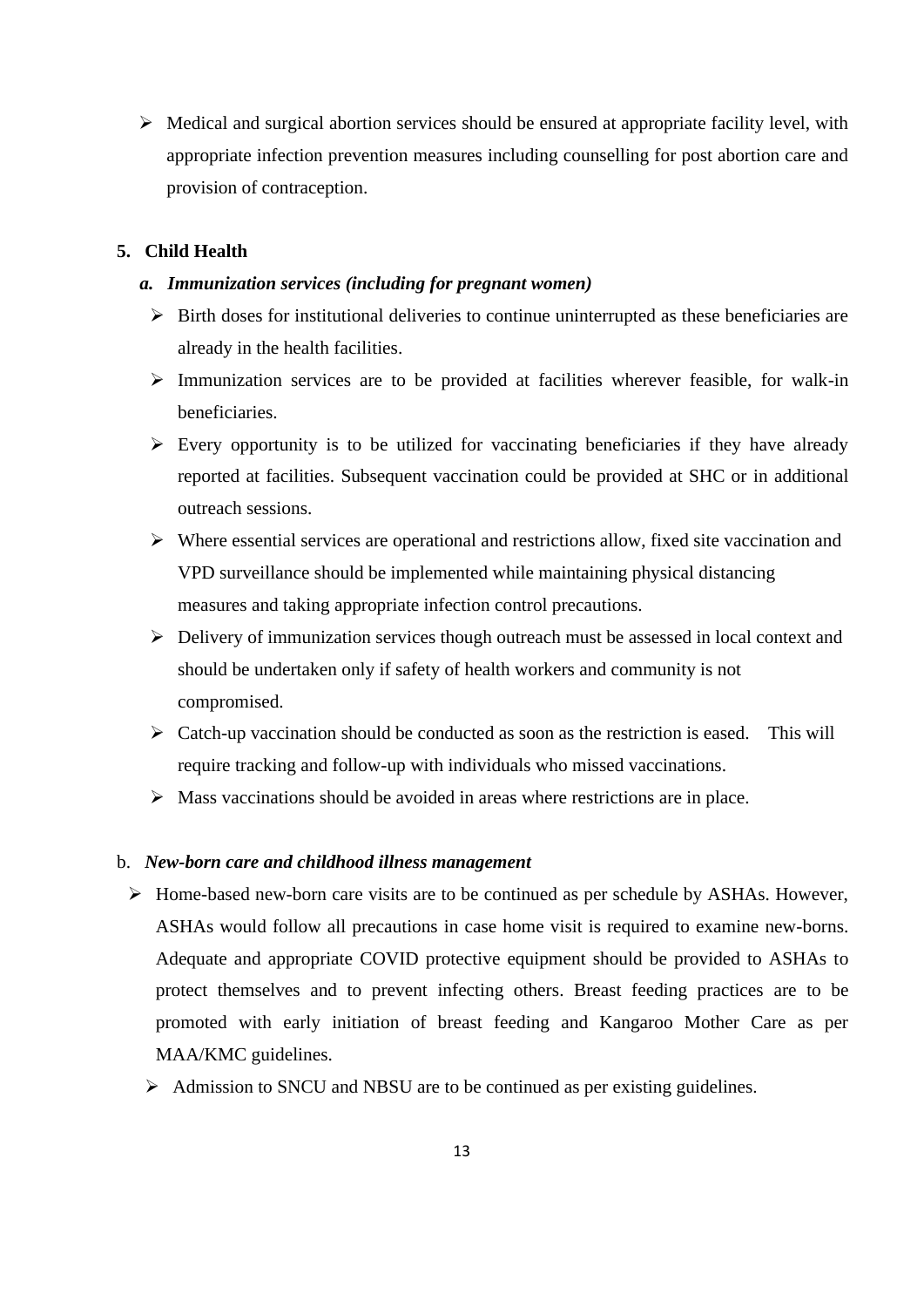- ➢ Instead of undertaking visits for Home Based Young Child Care, during the period of the lockdown/restriction, ASHAs may contact the family telephonically to assess health status of the child, especially for cough, cold, fever, breathlessness and diarrhoea. In case of any complication in new-born or young child, ASHAs should consult PHC MO for appropriate referral and management advice.
- ➢ In case of any childhood illnesses, ASHA/ANM should consult with PHC MO telephonically for appropriate referral and management advice.
- ➢ Adequate supply of ORS, Cotrimoxazole, Gentamycin, and Amoxicillin at the SHC, including HWCs should be made available.
- ➢ In case of suspected COVID-19 infection in children, they should be referred to the nearest COVID-19 management facility.

## *c. Management of SAM children*

- ➢ During the period of restriction, new admissions may be allowed only in Nutrition Rehabilitation Centres (NRC), where adequate supervisory and medical staff are available. SAM children with medical complications should be referred to nearby health facility (PHC/CHC) for medical management. For secondary care, the PHC/CHC – Medical Officer may refer the sick SAM children to the DH/Medical college.
- ➢ Previously admitted children who are stable and have entered rehabilitation phase may be discharged early with appropriate feeding advice, and provided with oral antibiotics, and supplements except Potassium Chloride (Potklor) and Magnesium.
- $\triangleright$  For children who cannot be discharged, appropriate infection protocols to be maintained.
- ➢ List of SAM children (discharged from NRC) to be shared with Anganwadi centres for prioritizing home-based delivery of Take Home Ration.
- $\triangleright$  Follow up needs to be done telephonically and only children with medical complications should be called for physical follow up.

## *d. Adolescent Health*

 $\triangleright$  Three month supply of weekly iron folic acid supplementation tablets may be dispensed by ASHAs /AWWs for community distribution to adolescent boys and girls.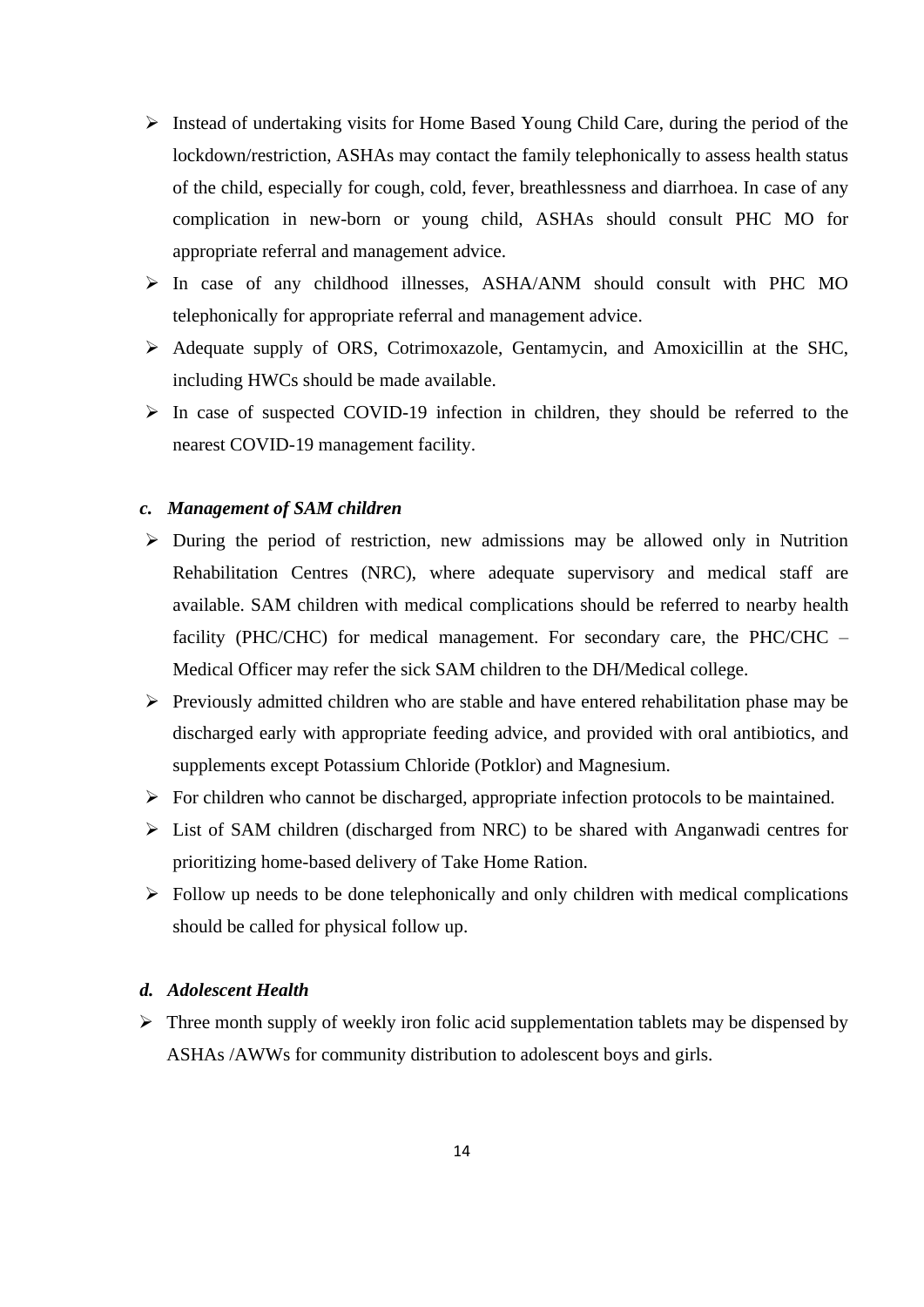## *1. Vector Borne Diseases<sup>5</sup>*

- ➢ Activities such as distribution of Insecticide Treated Nets (ITN) could be postponed till after the lockdown, Use of Long lasting Insecticidal Nets (LLIN) provided in high malaria endemic areas should be promoted.
- ➢ Targeted Indoor Residual Spraying (IRS) in high risk vector borne diseases endemic areas or wherever increase in cases is seen, may be undertaken, in targeted areas after the lockdown. IRS teams should use full personal protective equipment and use sanitizers/soap and water at all operation sites.
- ➢ Enhanced fever surveillance and use of rapid diagnostic kits for malaria diagnosis should be undertaken.
- $\triangleright$  Care should be taken to watch for rise in admissions in dengue cases especially in urban areas where antilarval measures can be undertaken and integrated with the COVID19 surveillance.

## *2. Tuberculosis*

- ➢ List of all TB patients should be maintained at the PHC/ SHC level.
- ➢ Delivery of DOTS to TB patients through ASHAs/ ANM/ volunteers to be ensured, closer to the community, with minimum or no travel.
- ➢ Routine screening for presumptive TB cases to continue at primary level facilities with diagnostic services to be provided uninterrupted at designated facilities as per advisories issued by National Tuberculosis Elimination Programme.
- ➢ Screening for new onset fever/cough/breathlessness and risk communication on COVID-19

## *3. Leprosy*

➢ Ensure that all Leprosy patients are with provided uninterrupted drug supplies through FLWs, (including ASHAs), to ensure continuity of treatment.

<sup>5</sup> *D.No. 7-71/2020/NVBDCP/Den/Advisory, & D. No. 5-42/2020/NVBDCP/I&E/Advisory, dated April 13, 2020*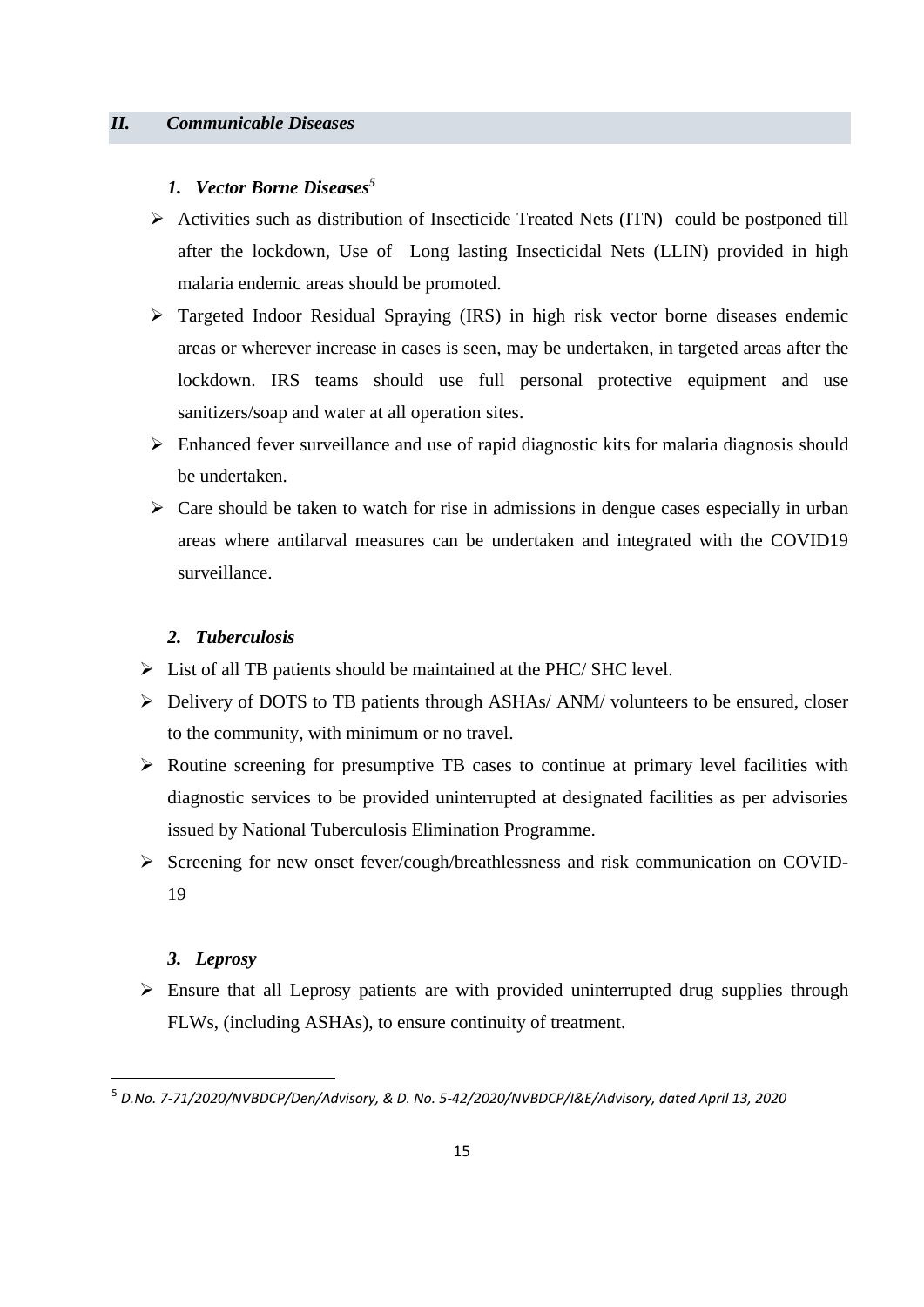#### *4. Viral Hepatitis*

- ➢ Patients on antiviral treatment for hepatitis to be dispensed with medicines for 3 months during the period of restriction.
- $\triangleright$  A list of patients undergoing treatment for Hepatitis C to be submitted to the district administration so that patients/attendants can collect the medicines during the time restrictions are in place or for the duration of the outbreak. States could alternatively make medicines available to the patients, through ASHAs, MPHWs, volunteers or courier/ postal services.

#### *5. HIV*

- ➢ The National AIDS Control Programme (NACP) has already issued a guidance note for frontline service providers and programme managers engaged in HIV/AIDS response, reinforcing adherence to national guidelines on infection prevention and control.
- $\triangleright$  ART centres are to be provided with sanitizers, masks and other protection Equipment for PLHIV and healthcare staff. Until the lockdown/restriction has been lifted, all large events to be deferred.
- ➢ States to ensure uninterrupted supply of Anti-retroviral drugs to PLHIV, through decentralized drug dispensation, online counselling, telemedicine guidance, information, education, and communication (IEC) material through social media apps, etc.
- ➢ Three month dispensation of ART could be provided through Anti-retroviral treatment (ART) centre, Link ART centre or facility-integrated ART centre.
- ➢ States to enable peer educators (PEs) and out-reach workers (ORWs) under NACP to provide multi-week (2-3 week) dispensation of commodities such as condom, needle and syringe, etc. to High Risk Groups during the period of lockdown/restrictions.
- ➢ Strategies like community dispensation of commodities (through Care and Support Centres, home delivery through out-reach workers, volunteers, PLHIV networks) and family dispensation, could also be allowed.
- ➢ In case of all PLHIV coming to ART centres, triage of symptomatic PLHIV (with fever/cough/shortness of breath/other respiratory symptoms) should be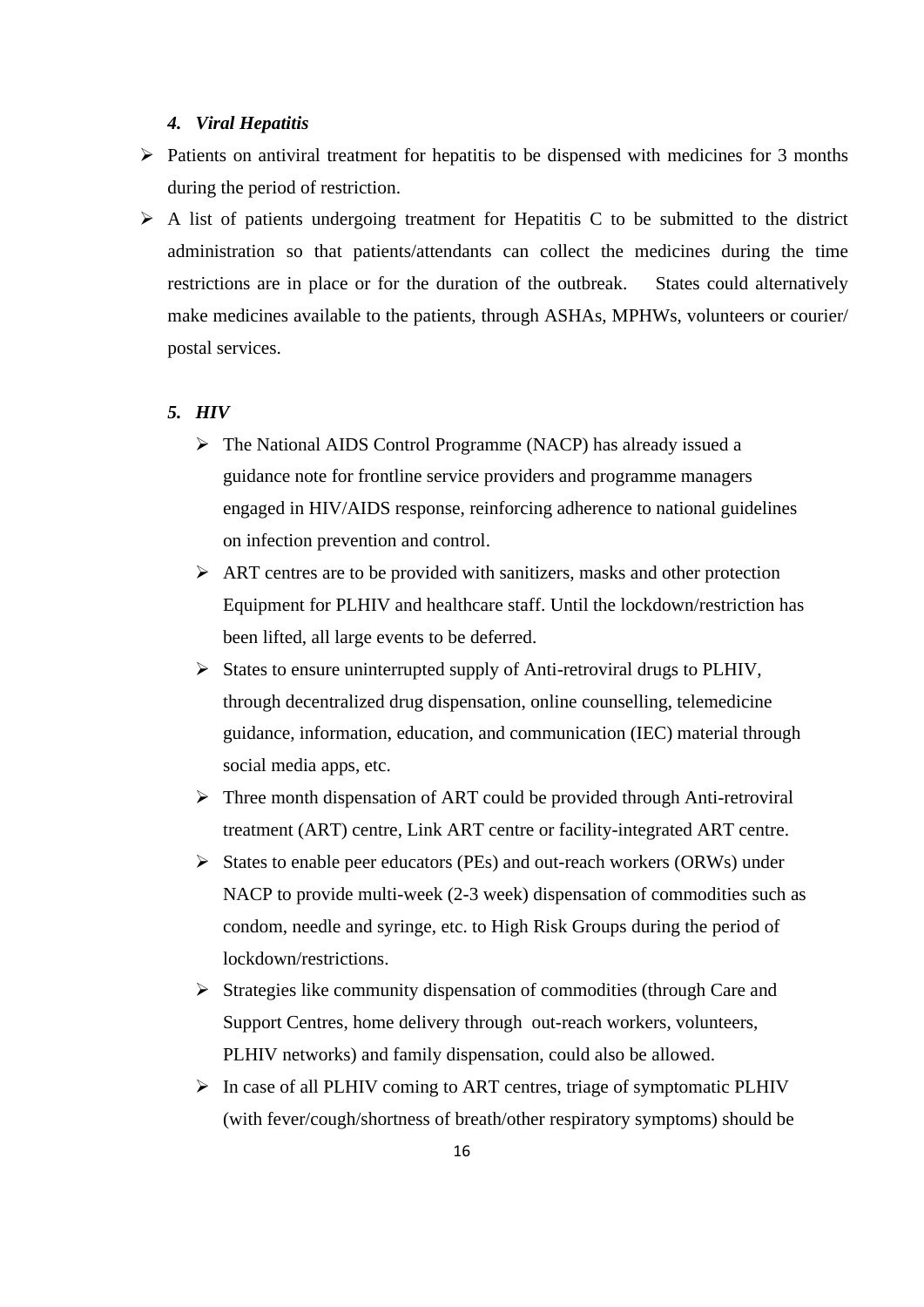prioritized while maintaining appropriate physical distancing and other protective measures.

➢ For patients stuck in other states/districts due to lockdown, the ART centres closest to place of stay could be authorised to dispense ARV drugs, to ensure uninterrupted treatment.

## *III. Non-Communicable Diseases*

- ➢ *Hypertension, Diabetes and other NCDs like COPDs-* All known/ diagnosed patients of Hypertension, Diabetes, COPD and mental health to receive regular supply of medicines for upto three months through ASHAs or SHCs on prescription.
- ➢ *Dialysis and Cancer Treatment services* States to ensure uninterrupted availability of dialysis and cancer treatment services. Health Department may issue directives to the district administration allowing easy movement of these patients to access care. In case of patients, who cannot afford private vehicles, RBSK vehicles can be used for facilitating transport of patients. This can be coordinated by the PHC team, who can prepare list of such patients and work with District hospitals to organize appointments via telephone for next two months.
- ➢ *Care for elderly/ disabled and palliative care patients* List of patients/ individuals who need extended support to be maintained at the SHC level for regular follow up. ANMs or CHOs to undertake two visits per month to such households during the period of the outbreak, to assess for onset of complications and to monitor treatment adherence. ASHAs to maintain telephonic contact with these patients and their families. Screening for new onset fever/cough/breathlessness and risk communication on COVID-19 in this sub group should be undertaken.

## ➢ *Blood disorders*

- a. Services for patients with blood disorders- thalassemia, sickle cell diseases, and haemophilia need to be ensured.
- b. Blood transfusion needs to take place at regular intervals and iron chelation should be continued, with ferritin level and CBC checked. The requisite units required for transfusion must be communicated to the blood bank in advance (preferably three days), and availability of blood verified.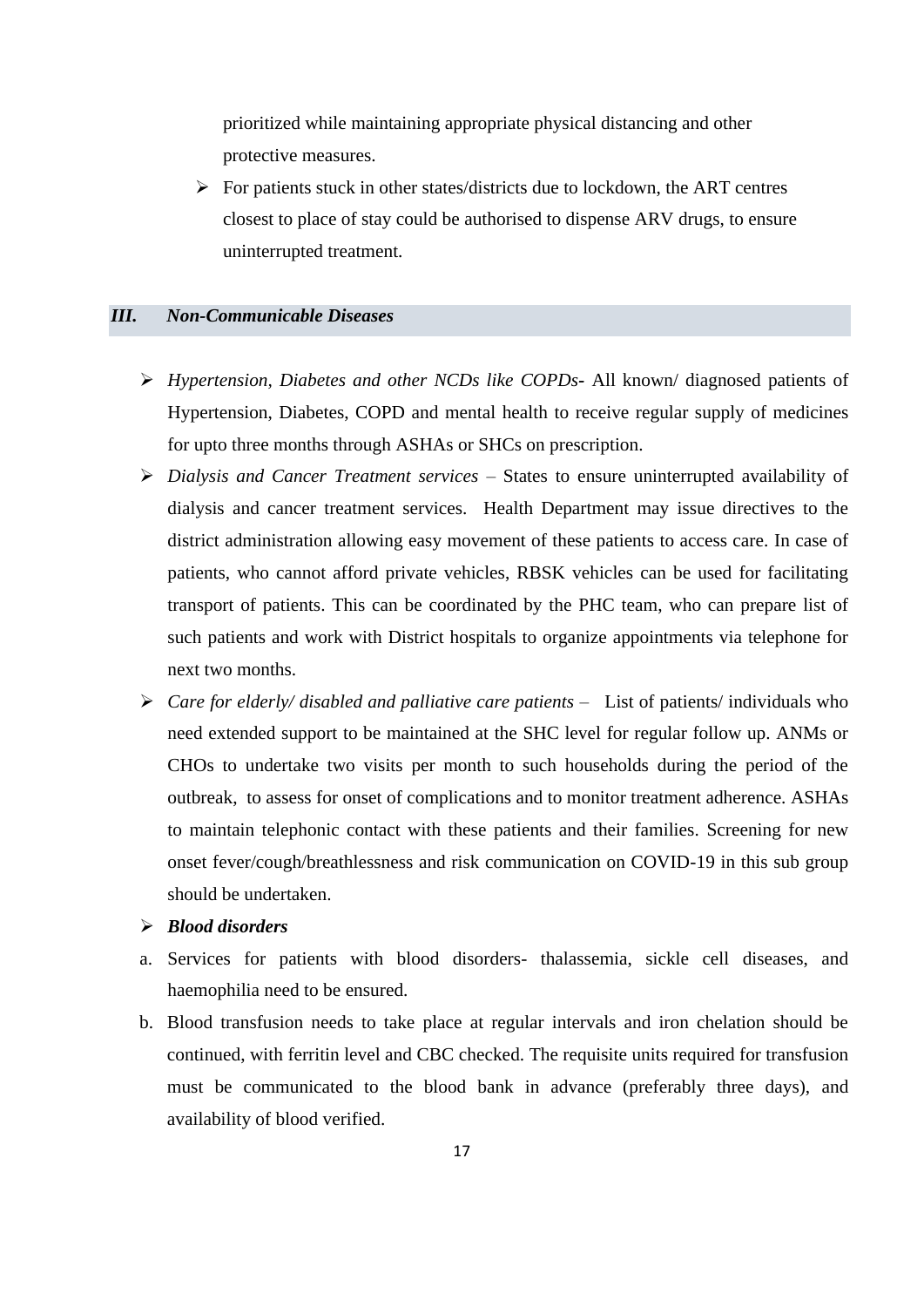- c. Requests for scheduled patient transfusions should be sent early, to avoid long waiting periods. Thalassemia and sickle cell disease patients could enter their requirement of blood in e-raktkosh, specifying a particular blood unit and particular hospital blood bank.
- d. So far as possible, two or more (depending upon the load) government health facilities, should be designated for blood disorder patients to receive services. These facilities should not be COVID 19 dedicated hospitals, given the immune suppressed status of these patients.
- e. Patients requiring blood transfusion or (Anti haemophilic factor) infusion should be advised to also carry their identity cards, hospital approval, and outpatient cards to facilitate easy movement. Hospitals should issues passes for these patients.

## *IV.* **Emergency and Critical care Services**

- 1. States need to dedicate 108 / ALS ambulance in every district for management of emergencies pertaining to cardiac / trauma / burn / medical and surgical emergencies etc.
- 2. Emergency Services (medical, surgical and trauma) and critical care services including ICU/ HDU; SNCU/ NBSU; BEmONC/CEmONC; Burn wards and Blood transfusion services to be maintained with adequate HR and equipment as per protocols.
- 3. Services to victims of sexual and physical violence should be ensured as per protocols. Information about support services under social welfare department, NGOs, One stop crisis centres and helplines should be provided to the victim.
- 4. Dedicated staff and physical space for handling patients presenting with SARI need to be in place.